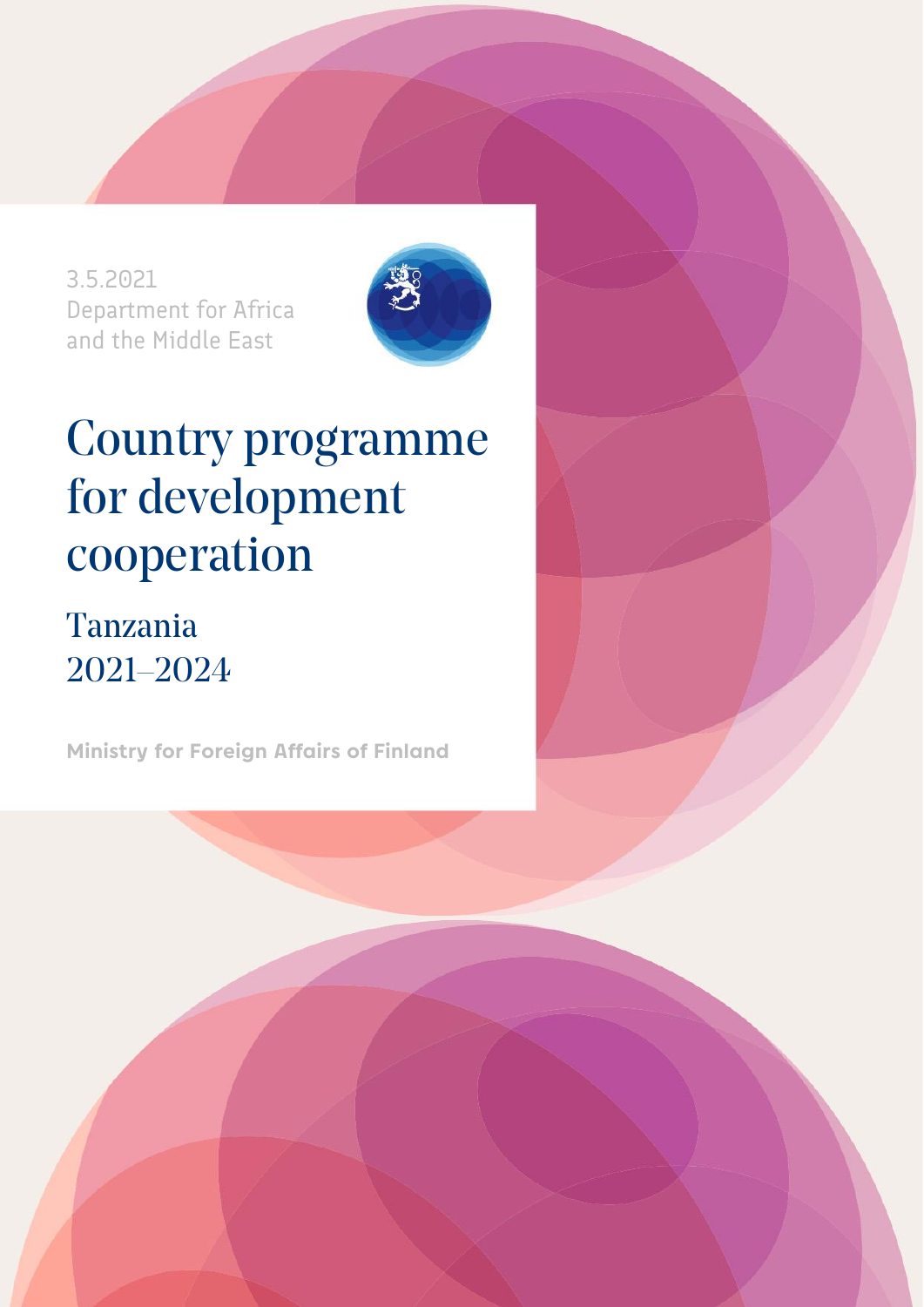### **CONTENTS**

| 1 |                                                                         |  |
|---|-------------------------------------------------------------------------|--|
|   |                                                                         |  |
|   |                                                                         |  |
|   |                                                                         |  |
|   |                                                                         |  |
|   | OUTCOME 1.2: Increased opportunities for women to participate in        |  |
|   |                                                                         |  |
|   |                                                                         |  |
|   | OUTCOME 1.3: Increased access to services for people affected by sexual |  |
|   |                                                                         |  |
|   |                                                                         |  |
|   |                                                                         |  |
|   |                                                                         |  |
|   |                                                                         |  |
|   | IMPACT 2: Improved forest-based livelihoods and climate resilience 12   |  |
|   | OUTCOME 2.1: Improved quality of ecosystem services from forests and    |  |
|   |                                                                         |  |
|   |                                                                         |  |
|   | OUTCOME 2.2: Increased rural jobs and income from forest sector 14      |  |
|   |                                                                         |  |
|   |                                                                         |  |
|   | OUTCOME 2.3: Adaptive capacities of citizens to address climate change  |  |
|   |                                                                         |  |
|   |                                                                         |  |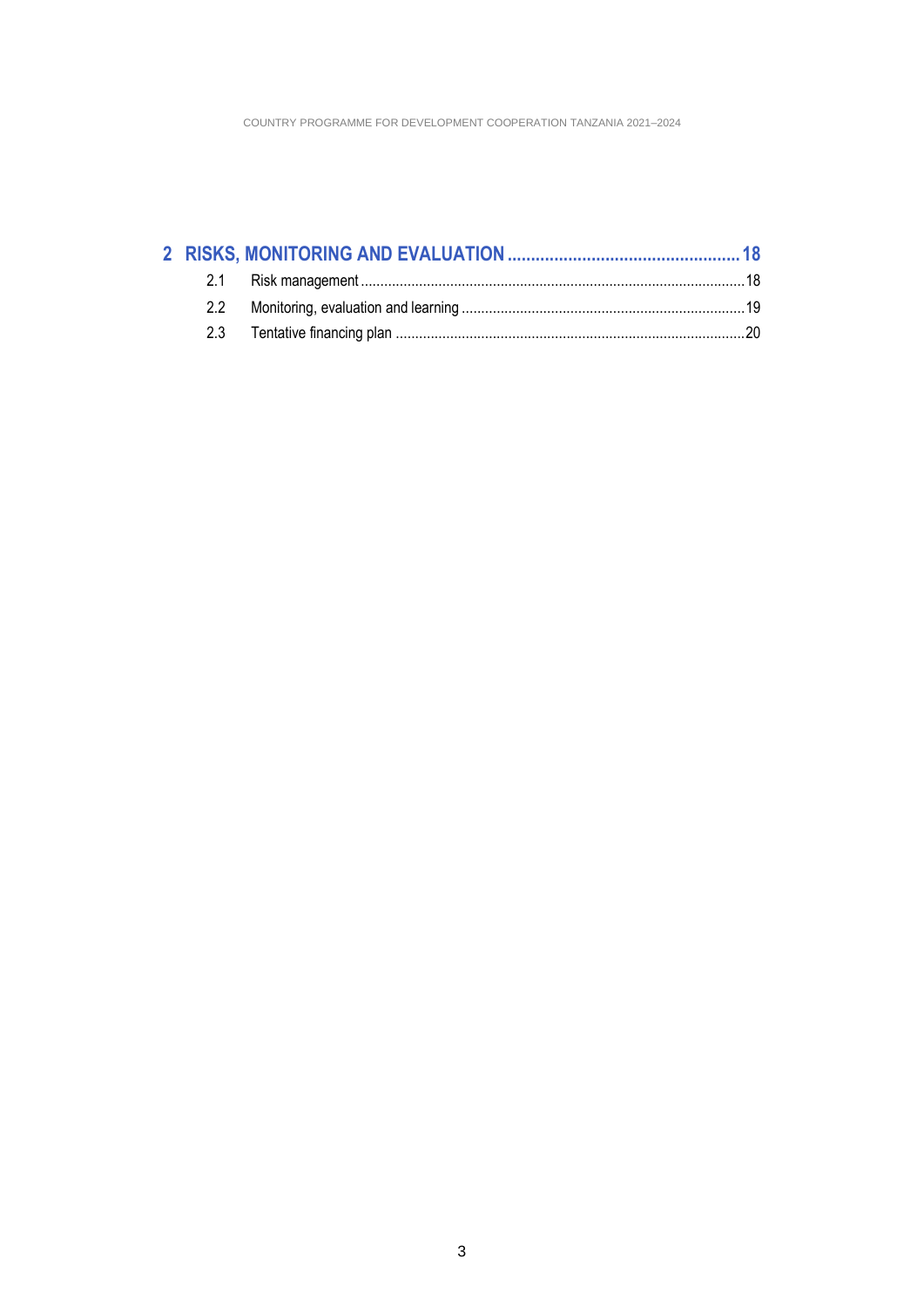#### <span id="page-3-0"></span>**EXECUTIVE SUMMARY**

Finland's Country Programme for development cooperation in Tanzania will build on previous cooperation, but also incorporate changes rising from lessons learned and context analysis. During implementation of the previous Country Programme, Finland already made the decision to increase support for accountability and citizen participation in society. This kind of flexibility in responding to changes in the context should be continued and is of even more importance in light of the Covid-19 pandemic experienced in 2020. It is important to continuously analyse the context, the programmes and related risks.

Efforts to strengthen the democratic space and human rights are envisaged to be continued in this Country Programme. Finland will make stronger efforts to promote gender equality in Tanzania. Finland's prominent role in forestry will continue – building on the Finnish expertise and a long history of cooperation. Finland will contribute to climate change adaptation and mitigation through ongoing cooperation and new initiatives.

Finland's development cooperation portfolio will maintain focus on identified priorities. Emphasis is put on ensuring good quality of cooperation, supported by active followup and learning. The portfolio will contain different cooperation instruments and partners to mitigate administrative and implementation related risks. Supporting good governance and transparency will have to be an integral part of any institutional support.

This Country Programme prioritises the needs and rights of the rights-holders. Most focus will be on the grassroots level, capacitating Tanzanian citizens to voice their concerns, influence their society and to earn a living in a world stricken by climate change. The choice of cooperation areas has been guided by the context analysis and priorities of Finland's Country Strategy for Tanzania. This Country Programme thus focuses on two impact areas:

- 1. Inclusive development through active citizenship, and
- 2. Improved forest-based livelihoods and climate resilience.

Finland will support civic space and civic engagement in society, with a focus on rights holders, in other words citizens, and their opportunities. Protecting human rights defenders is essential to ensure space for civic engagement. Inclusiveness and equality will be emphasized in all cooperation efforts. Special attention will be given to strengthening women's rights and participation in society. A human rights based approach is inherent in all cooperation. Existing tax administration cooperation will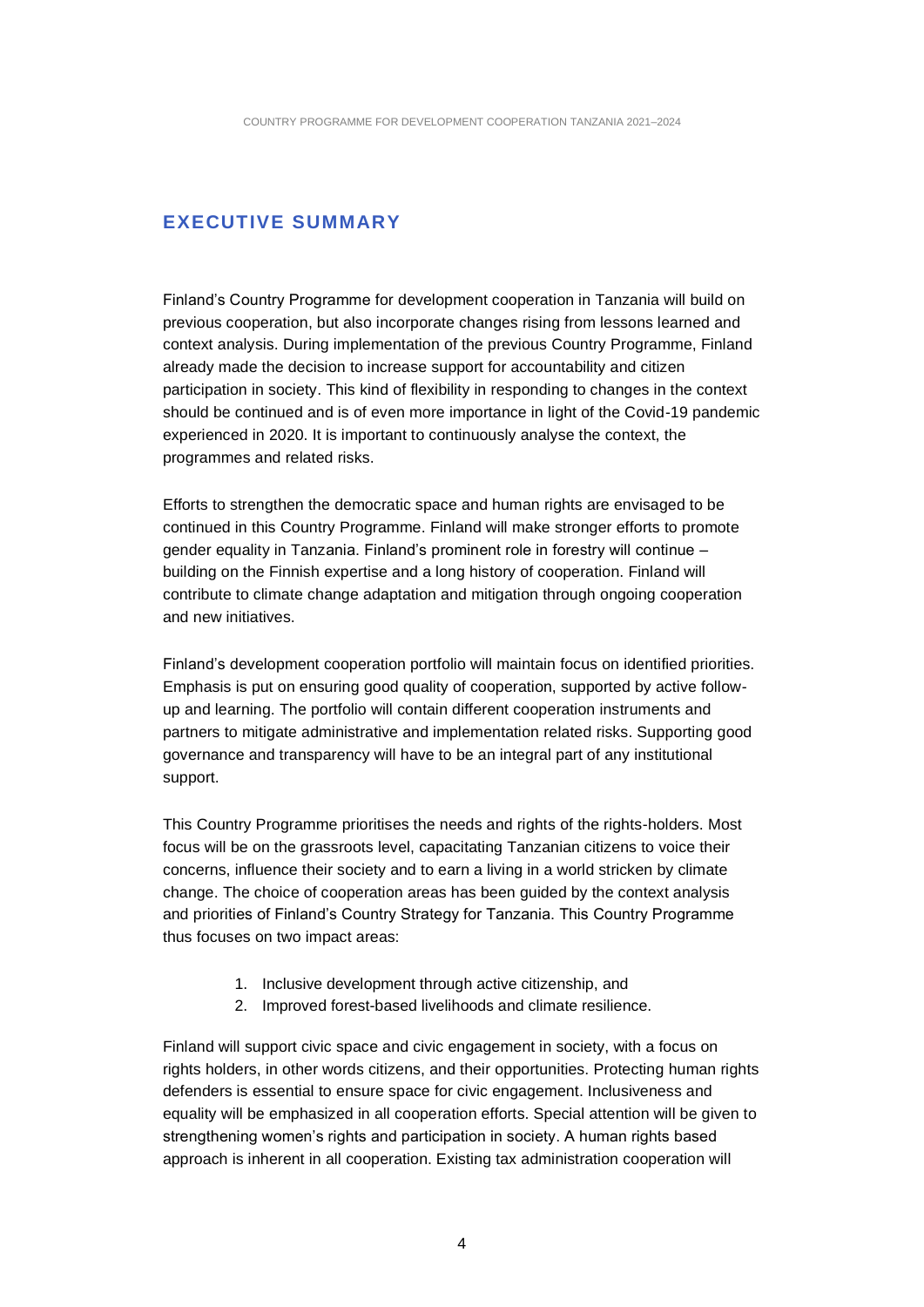continue, assuming that it will contribute to increased tax compliance, more tax revenue and a better business environment.

Finland's forestry cooperation will concentrate in the Southern Highlands and in selected miombo regions of Southern and North-eastern Tanzania. Forests and land should be used in a sustainable way to secure income, improve livelihoods and climate resilience of the local communities. A sustainable use of forests and land also contributes to carbon absorption and other ecosystem services. Support to commercial plantation forestry among small-holders and development of forestry value chains will contribute to poverty alleviation through generating income and new jobs. More resources will be channeled to address skills gaps and encourage entrepreneurship and innovations linked to forest sector and climate change, in a practical approach to influence the business environment. Climate resilience will be improved by strengthening the adaptive capacities of Tanzanian citizens in addressing climate change e.g. through better data, access to it, and more diverse livelihood options.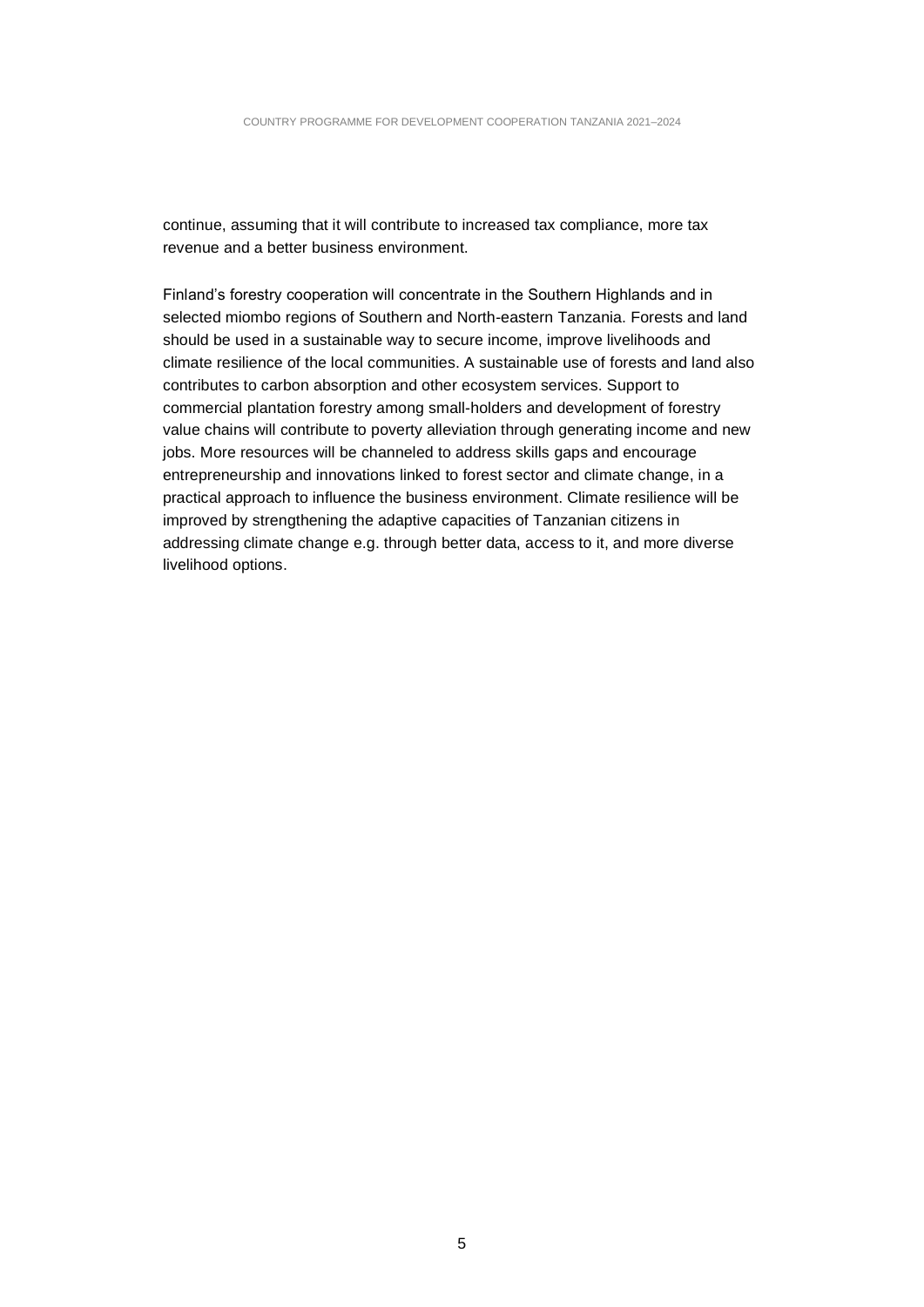## <span id="page-5-0"></span>**1 Expected Results of the Country Programme**

### <span id="page-5-1"></span>**IMPACT 1: Inclusive development through active citizenship**

#### **(SDG 16, targets 16.7 & 16.10; SDG 5, targets 5.2 & 5.5; sdg 17, target 17.1)**

According to the Tanzania Development Vision 2025, deliberate efforts must be made to empower the people and catalyse their democratic and popular participation. The Tanzania Development Vision 2025 stresses how sustainable realisation of the development goals depends on the combination of good governance and a strong, competitive economy. Participation and some of the other key governance issues like accountability and transparency have, however, been in decline in Tanzania during recent years. Threats against civil and political rights are more common than before. Some aspects related to women´s rights and gender equality have improved, but many challenges related to gender equality persist.

This impact area is aligned with Finland's strategic goal in Tanzania to promote democracy, human rights and gender equality, as well as to support a trade enabling business environment. Human rights and the principles of democratic participation, accountability, transparency and gender equality are core values in Finnish development policy (especially priorities 1 and 3 of Finland's development policy). They are also key strategies for ensuring inclusive, sustainable development. Resources are needed for the implementation of development strategies. Finland´s tax and development action plan 2020-2023 emphasizes the need to strengthen the tax systems in developing countries in order to reduce poverty and inequalities. The Tanzanian government has a strong commitment for increasing domestic resource mobilization, and above all, tax revenue.

Finland will focus its support to the rights holders and their opportunities, to upholding the civic space and related freedoms. It is assumed that other development partners support the capacity of key duty bearers and that there is sufficient commitment by the Government to keep them functional. Finland will make efforts to promote gender equality, but with the assumption that its efforts will be complemented by other efforts and aspects of promoting gender equality. It is assumed that a more efficient,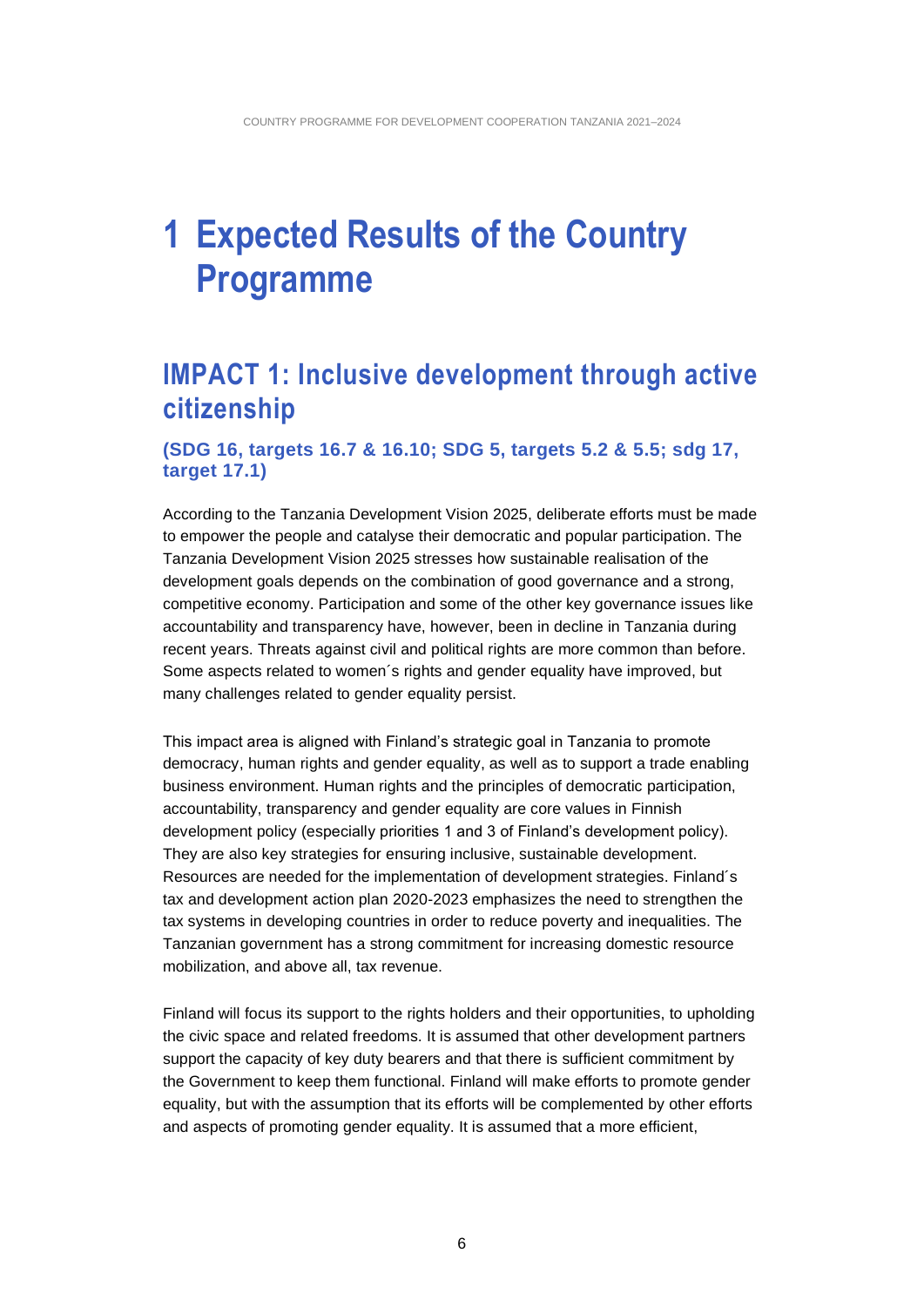predictable and customer friendly tax system will lead to increased tax compliance, more tax revenue and a better business environment.

### <span id="page-6-0"></span>**OUTCOME 1.1: Civic space protected**

The civic space has been under pressure in Tanzania. Support to Tanzanian civil society organisations will enable them to work in a restricted operating environment, enable civic engagement for the realization of human rights, accountability and implementation of inclusive development strategies.

Protecting the operating space for civil society is a pre-requisite for people´s participation in society. When the civic space is secured, it is assumed that people will feel safe to voice their concerns, to be active citizens, claim their rights and influence the political and social structures around them. It is assumed that opportunities will lead to more engagement, as long as people are aware of their rights, have access to information and capacity to analyse and use it. The risk is that intimidation of civil society leads to self censorship and even more shrinking civic space. It is assumed that at least the social media remains an open channel for public discussion.

#### <span id="page-6-1"></span>**OUTPUTS**

**Enhanced capacity of civil society organisations to advocate for open civic space, human rights and rule of law;** 

**Human rights defenders are protected**

Finland's support will focus on strengthening the capacity of civil society organisations and their ability to act as watchdogs and defend open public space and the rule of law. In this regard it is of utmost importance that people who speak up for human rights are protected – for them to be able to continue advocating, for the sake of their own rights and also to create a milieu where people dare to speak up.

There is a risk that even stricter control will be imposed on human rights actors and that foreign support is limited by the authorities. The assumption is, however, that the work of civil society works against this risk and that the situation at least does not deteriorate. It is assumed that representatives of civil society feel secure to such an extent that they keep acting.

#### <span id="page-6-2"></span>**INPUTS**

• Support for Tanzanian NGOs working to protect human rights and the civic space in Tanzania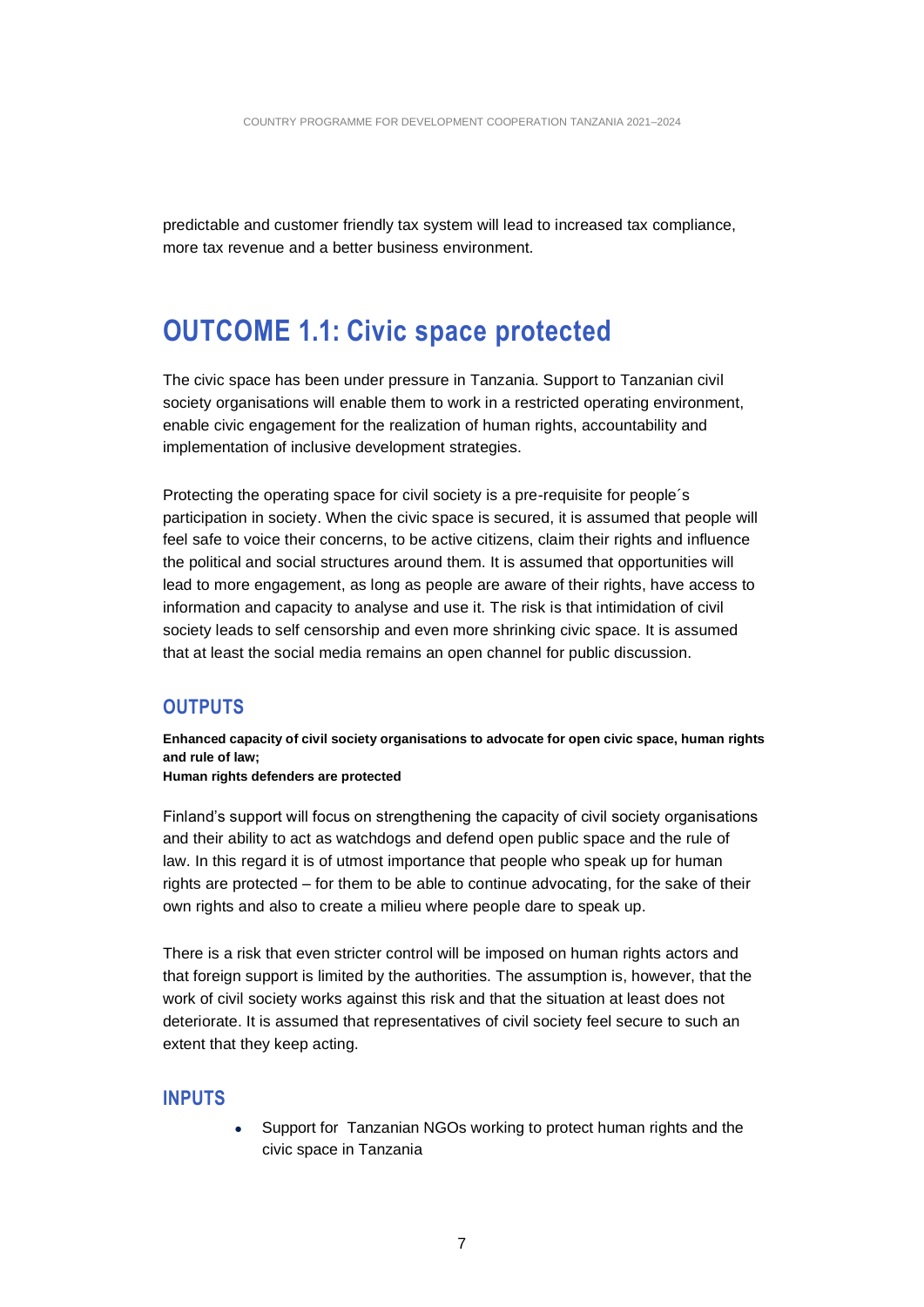- Fund for local cooperation
- Finland will conduct policy dialogue bilaterally, as well as part of the EU and the donor community.
- Synergies with the work of Finnish NGOs working in the areas of human rights and freedom of expression, with international NGO programmes and regional cooperation programmes are promoted when relevant

### <span id="page-7-0"></span>**OUTCOME 1.2: Increased opportunities for women to participate in leadership**

In the 2020 general elections the number of elected women parliamentarians decreased. Re-strategizing and thorough analysis will be needed. However, assumptions related to women´s role in leadership are still relevant; if there are more women leaders, gender equality will be better taken into account in the national development processes, and women´s rights are increasingly realized.

It is assumed that the legal and policy frameworks supporting gender equality are respected and implemented by the duty bearers and that they will provide a more level playing field for women. It is assumed that carreer development and succession planning is based on capacity and merits in the public sector, securing equal opportunities for women.

#### <span id="page-7-1"></span>**OUTPUTS**

**Legislative frameworks and arrangements promote gender balance in elections and decisionmaking bodies** 

**A cadre of interested, diverse and capable women leaders is formed Increased community awareness of gender equality** 

Opportunities for women to participate in leadership is promoted through working for an enabling legislative environment and community level awareness raising. Women are also encouraged and supported to develop sufficient capacities to grasp opening opportunities.

It is assumed that providing technical support will actually translate into changes in legislation and policy frameworks. Capacity building and awareness raising lead to changes in people's knowledge and attitudes contributing to a transformation in the patriarchal values that otherwise hinder women´s participation. It is also assumed that media shapes perceptions on women and gender equality, and that leading by example has a positive effect in the communities.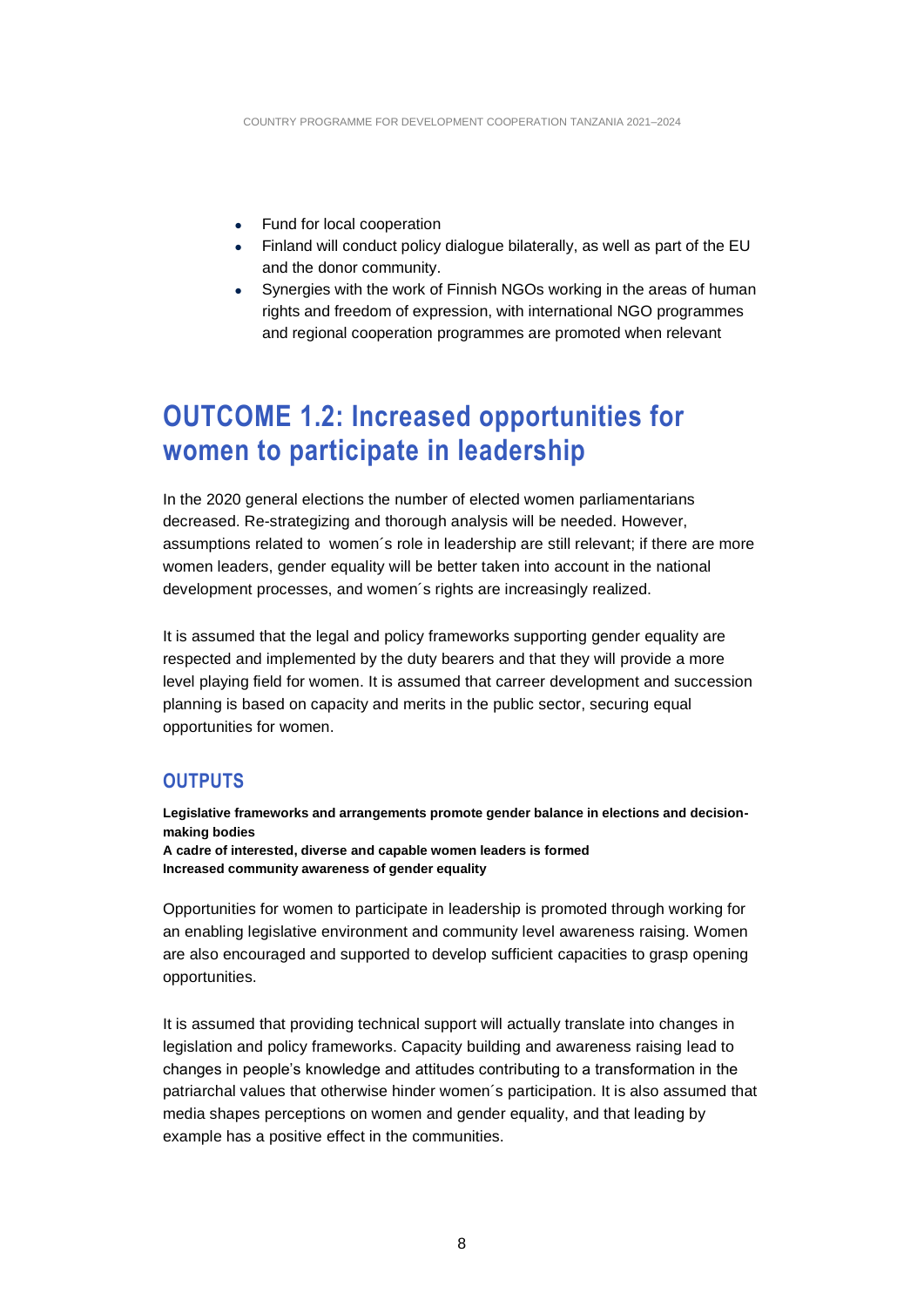#### <span id="page-8-0"></span>**INPUTS**

- UN Women's programme supporting women leadership and political participation
- Planned support to UNFPA programme to protecting the rights and choices of women and girls of all abilities
- Thematic support for empowering women e.g. through the Uongozi institute
- Active participation in the Development Partners Group on Gender Equality, Finland continuing as co-chair of the group in 2021
- Policy dialogue bilaterally and as part of the EU and the donor community
- Synergies with Finnish NGOs, international NGOs and regional programmes working for gender equality will be promoted when relevant

### <span id="page-8-1"></span>**OUTCOME 1.3: Increased access to services for people affected by sexual and gender-based violence**

Sexual and gender based violence is one of the bottlenecks of gender equality in Tanzania. Women are able to participate more fully in society, for example in leadership and development processes, if they live free from violence. Since the outbreak of the covid-19 pandemic, violence against women and girls, particularly domestic violence, has intensified worldwide. This is a consequence of the economic crisis, lockdown measures and resources diverted from violence against women responses to covid-19 relief.

Finland will support the implementation of the Tanzanian National Plan of Action to End Violence against Women and Children, strengthen service delivery related to sexual and gender based violence, support capacity building, awareness raising, communication, and coordination between different stakeholders. Special attention will be given to the increased vulnerability of persons with disability.

#### <span id="page-8-2"></span>**OUTPUTS**

**1.3.1 Increased community awareness of gender based violence 1.3.2 Increased capacity of duty bearers to address sexual and gender based violence**

Awareness of gender-based violence, female genital mutilation, child marriage and the increased vulnerabilities of people with disability is promoted at several levels from communities, households including men and boys, to the authorities. Change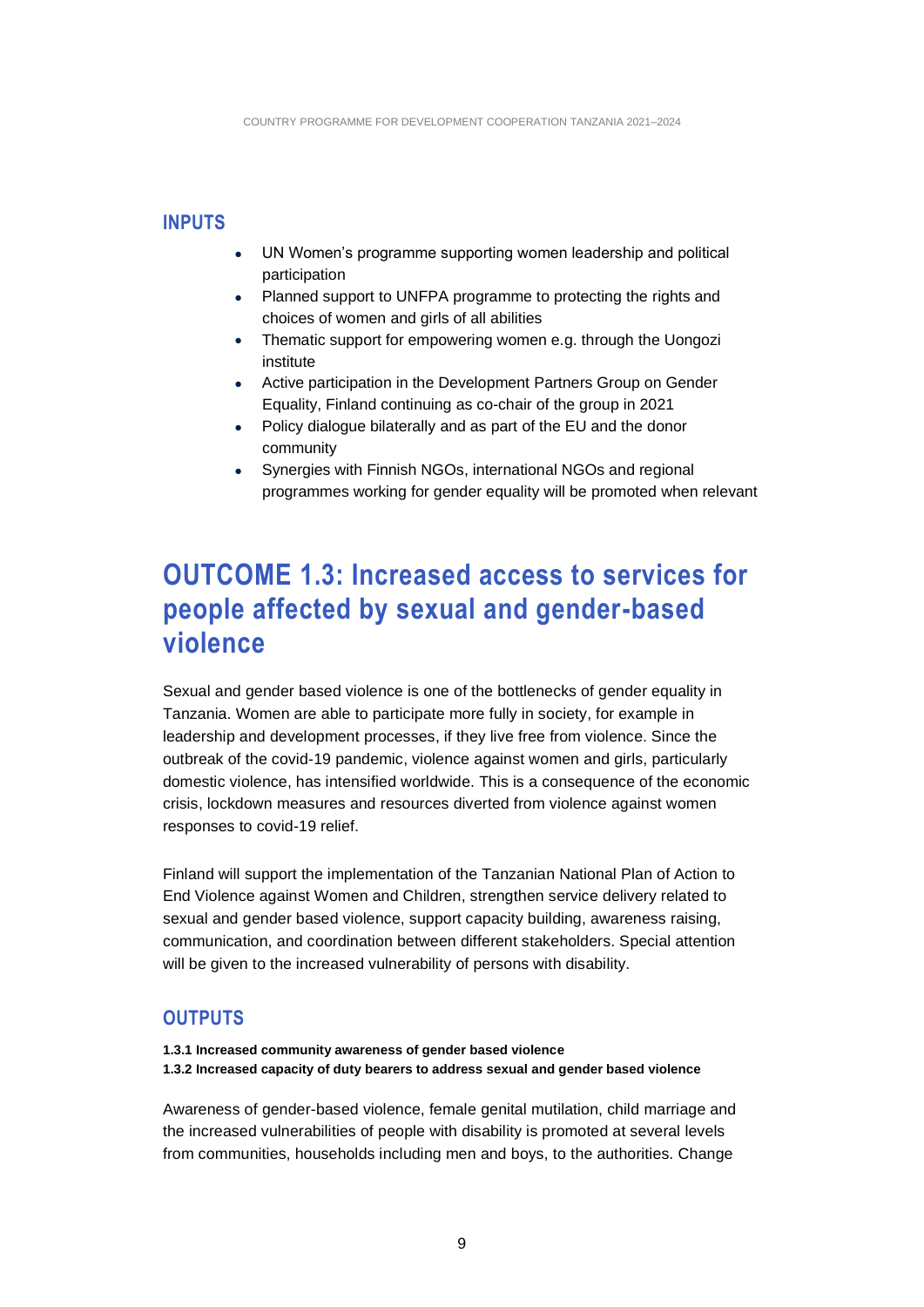within authorities is seeked through trainings and better data. Girls are engaged in gender-transformative activities that build their awareness on gender norms and provide knowledge and skills to claim their rights.

It is assumed that better data and knowledge lead to better and more inclusive services. It is assumed that better general awareness lead to more victims finding the services provided and in the long run to a change in behavior when it comes to gender-based violence, child marriage and female genital mutilation.

#### <span id="page-9-0"></span>**INPUTS**

- Planned support to UNFPA programme to protecting the rights and choices of women and girls of all abilities
- Active participation in the Development Partners Group on Gender Equality, Finland continuing as co-chair of the group in 2021
- Policy dialogue bilaterally and as part of the EU and the donor community. Finland will pay special attention to the vulnerability and needs of women with disabilities.
- Fund for local cooperation
- Synergies with Finnish NGOs, international NGOs and regional programmes working for women's rights and against gender-based violence will be promoted when relevant

### <span id="page-9-1"></span>**OUTCOME 1.4: More efficient tax administration**

The Tanzania Revenue Authority (TRA) is currently implementing Corporate Plan 5 that aims at increasing the efficiency of the institution, in order to increase the overall revenue collection and resources available for national development. By paying taxes both citizens and enterprises participate and contribute to national development.

In order to contribute to more inclusive development processes, it is assumed that members of parliament have capacity to draft and analyze revenue policies and that revenue policies are defined with equality in mind. It is also assumed that public financial management reforms advance and support tax reforms and revenue collection. Significant slowing down of the economic growth could harm achieving the ambitious revenue collection targets.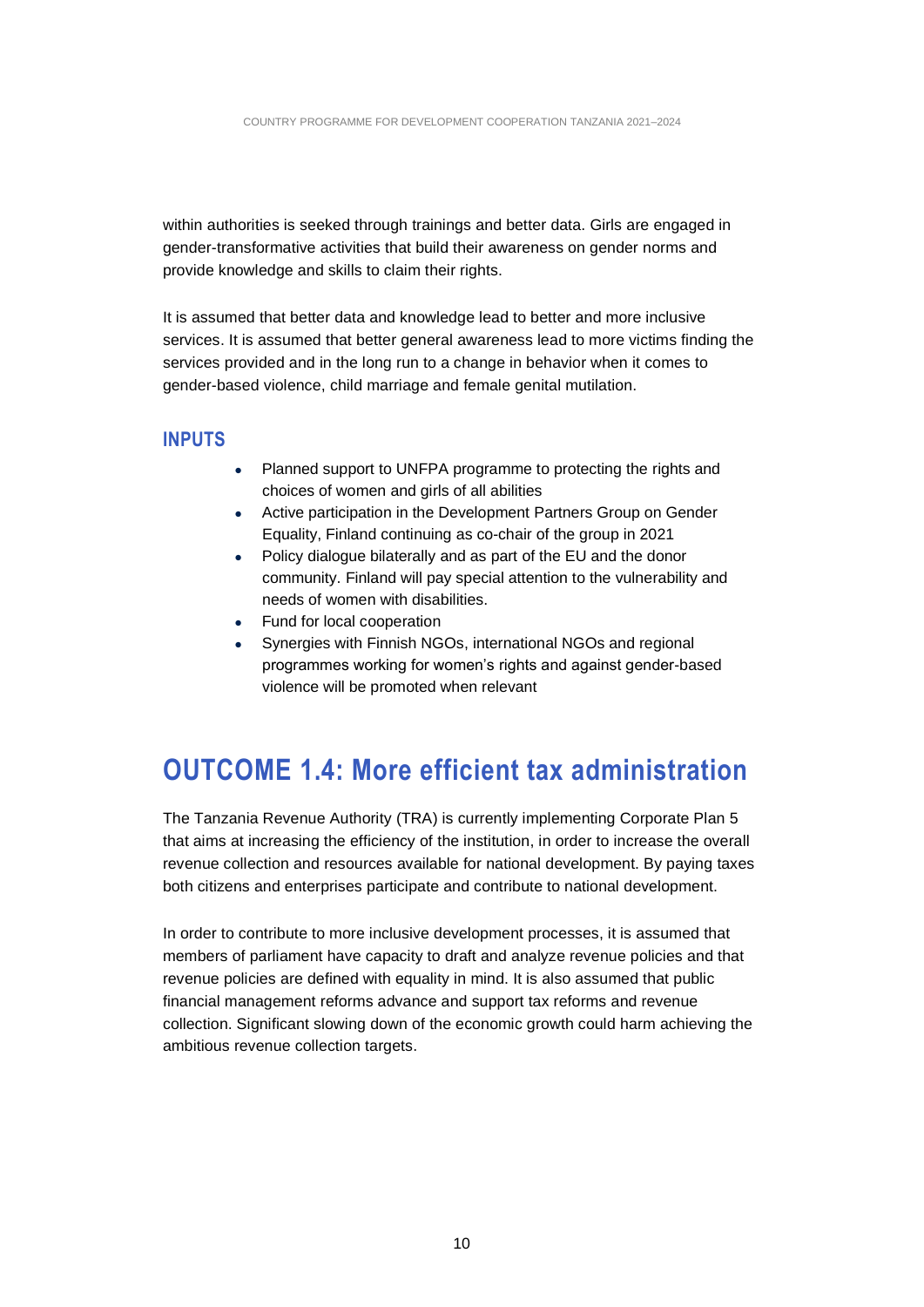#### <span id="page-10-0"></span>**OUTPUTS**

**Voluntary tax compliance improved Trade facilitation enhanced Staff capacity developed** 

If the capacity of the TRA staff is increased, if the institutional reforms make paying taxes easier, if the taxpayers have timely information and they see and feel the results of their taxes, then the taxpayers base will be broadened. The existing Tax Reform Programme takes a holistic approach for developing the tax and customs administrations, where IT-reforms play a key role. Improved systems and capacity of customs will facilitate trade and increase TRA revenues.

It is assumed that sufficient resources are allocated by the Government of Tanzania for the implementation of the Tax reform programme. It is also assumed that TRA is able to prioritize key areas of reform and dedicate time for their implementation. It is assumed that communication is timely and productive, and that on-line platforms facilitate provision of technical assistance. It is assumed that TRA dialogue with the private sector enables problem solving and finding common ground between TRA and the tax payers.

#### <span id="page-10-1"></span>**INPUTS**

- continuation of Institutional cooperation between Tax Finland and TRA
- continued support to Tax Modernisation Programme
- Policy dialogue bilaterally and as part of the EU and donor community with an emphasis on inclusiveness of policy and reform processes, as well as equitable, inclusive and sustainable tax and investment policies; transparency in the use of public funds
- Policy dialogue in line with Finland's "Taxation for Development" programmeFinland's regional and thematic programmes related to taxation, such as support to Trade Mark East Africa, African Tax Administration Forum (ATAF); and partnership with UNU-Wider, may complement the achievement of the outcome's objectives. Synergies with these programmes are promoted when relevant.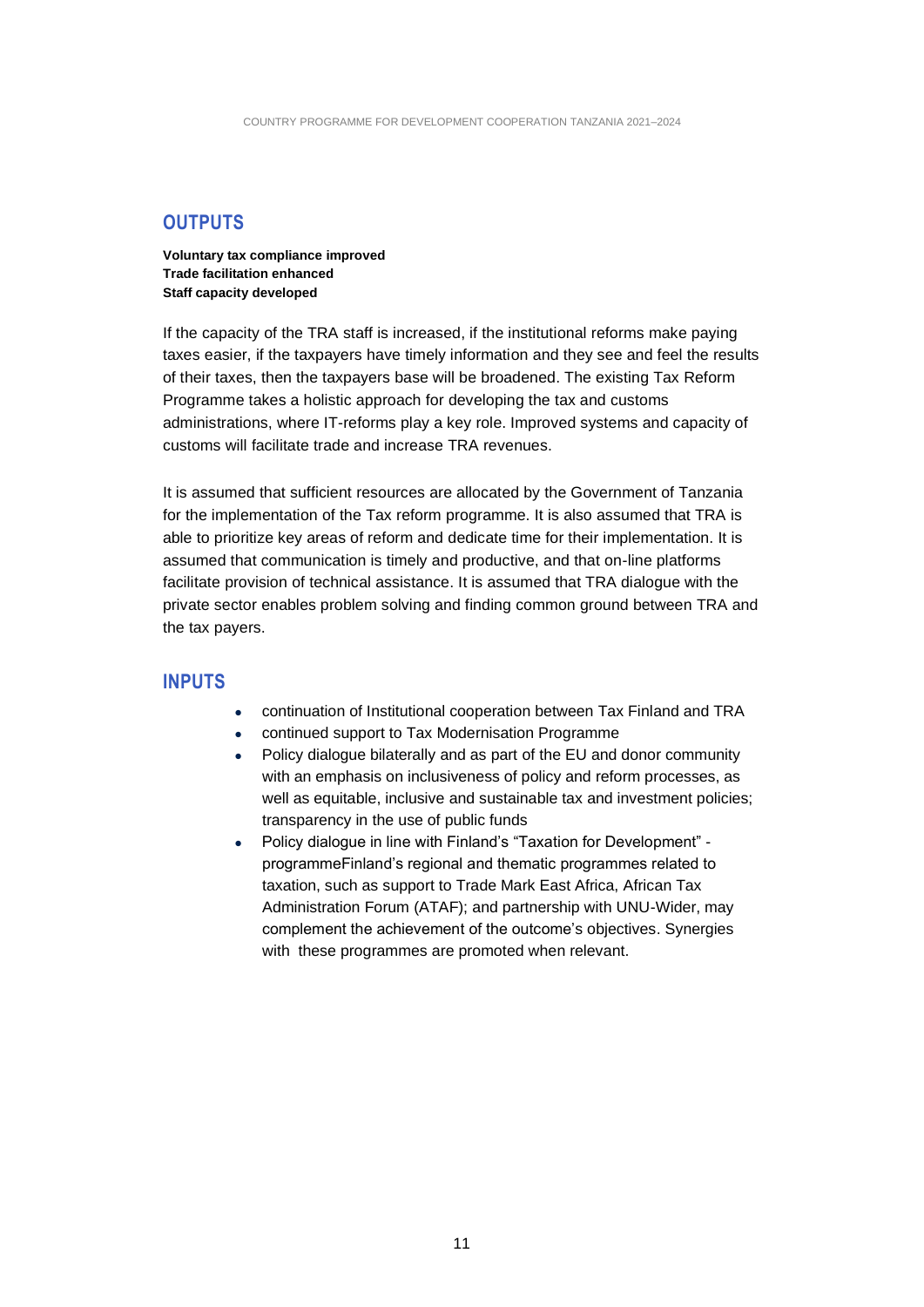### <span id="page-11-0"></span>**IMPACT 2: Improved forest-based livelihoods and climate resilience**

#### **(SDG 15, Targets 2 & 9; SDG 8 target 2; sdg 13, target 1)**

This impact area is closely linked up with Finland's strategic goals in Tanzania of poverty alleviation, livelihoods and climate resilience. It supports priorities 2 and 4 of Finland's development policy. It is also aligned with the Tanzania vision 2025, in terms of contributing to a more diversified and competitive economy, advancing industrialization, as well as poverty reduction.

Sustainable management of forests and village lands is a pre-condition to livelihoods improvement and climate resilience in the long term. Sustainable use and management of forests and land provide a way to create income, support rural livelihoods and enhance climate resilience of communities, while also contributing to carbon absorption and other ecosystem services. Support to commercial plantation forestry among small-holders and development of forestry value chains will contribute to poverty alleviation (by generating income to farmers, other forest-owners, micro, small and medium sized entreprises) and new jobs. The business environment will benefit from support to skills development, entrepreneurship and innovations linked to the forest sector and climate change mitigation and adaptation. The focus areas of this impact area benefit from solid Finnish expertise and know-how.

Environmental and climatic conditions are changing fast in Tanzania, with weather extremities becoming more common. As majority of the citizens depend on agriculture, Tanzania's economy is greatly influenced by climate change. Finland contributes to improved climate resilience by strengthening the adaptive capacities of citizens in addressing climate change. This will occur e.g. through improved data and knowledge on the effects of climate change, access to data, and support to the diversification of livelihoods, paying attention to persons in vulnerable positions.

### <span id="page-11-1"></span>**OUTCOME 2.1: Improved quality of ecosystem services from forests and village lands**

Ecosystem services from forests and village lands include a wide range of things such as food, timber and non-timber forest products, regulation of water flows, carbon absorption, erosion control, pollination, cultural values, and biodiversity. Sustainable use and management of land can ensure the provision of these services to the benefit of the rural communities and the society at large. It is assumed that improving the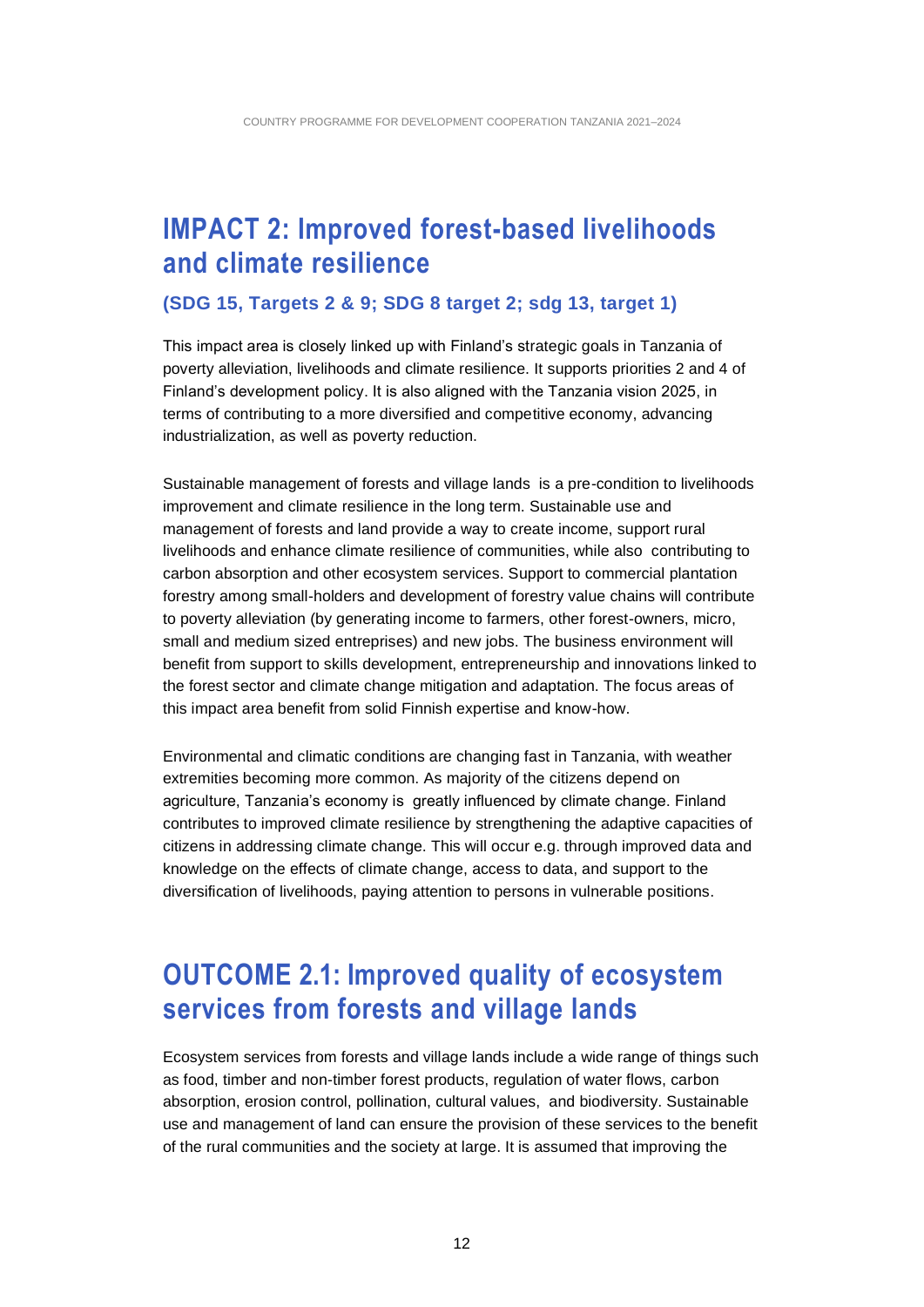quality of such ecosystem services will translate into more and better livelihood opportunities and strengthened climate resilience.

For this transition to happen, it is assumed that the governance of forests and village lands – including enforcement of rules and capacity of the districts and other local governance structures – will function and improve over time. It is assumed that the current forest policy and legislation is maintained or improved. In parallel to forestry, there is a need to mainstream climate resilient and resource efficient agriculture and livestock keeping.

#### <span id="page-12-0"></span>**OUTPUTS**

#### **2.1.1 SUSTAINABLE RURAL LAND USE IMPROVED**

#### **2.1.2 SUSTAINABILITY OF FOREST MANAGEMENT ENHANCED**

Finland's cooperation advances quality of ecosystem services through supporting village land use planning and forest management. In the land use planning process, the villagers decide on allocation of land for different purposes following the land use planning guidelines and being guided by the National Land Use Planning Commission. Idle lands appropriate for afforestation will be identified. Suitable tree species will be used in afforestation and reforestation. Efforts will be made to ensure enough land is set aside for food production, watershed and biodiversity conservation.

Sustainable management of forests is focal to providing carbon sequestration and other ecosystem services. Sustainable management plans will be prepared for forests of different types. Implementation of plans will also be supported. This includes best silvicultural practices, forest fire prevention and control and watershed management, e.g. through extension services and training.

For these goals to materialize, it is assumed that the Tanzanian Government remains committed to inclusive and balanced land use planning, allocation of land right certificates, and to participatory forest management. It is assumed that all parties adhere to sustainable management and that there is sufficient government oversight in place. Furthermore, it is assumed that the community level structures function adequately in order to look after the interests of the community members. Adequate resources for sustainable agriculture and livestock keeping are assumed to be in place to achieve food security in the programme areas.

#### <span id="page-12-1"></span>**INPUTS**

• Participatory Plantation Forestry Programme, PFP (phase 2), bilateral cooperation with Tanzania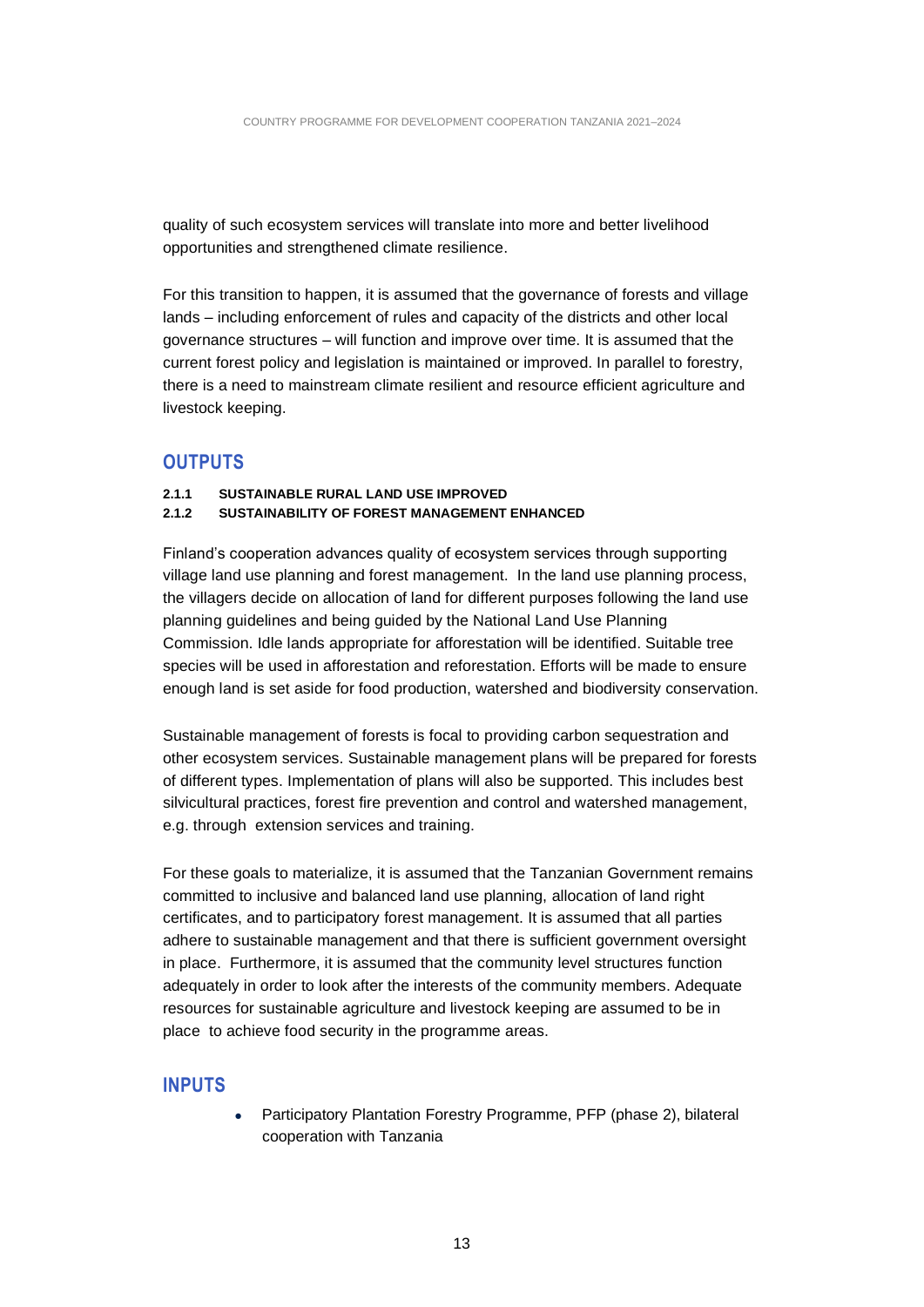- Forestry and Value chains programme, FORVAC, bilateral cooperation with Tanzania
- Tree Outgrowers Programme with private sector and NGO partners
- Possibly cooperation between Finnish and Tanzanian government institutions
- Policy dialogue bilaterally and as part of the EU and the donor community with focus on sustainable forest management and improving forest governance
- There are synergies with some local, Finnish and international NGO activities as well as with some work of Finnish-Tanzanian academia and regional initiatives. Inputs may be complemented by private sector cooperation. Dialogue and strengthened synergies and cooperation will be sought when possible and relevant.

### <span id="page-13-0"></span>**OUTCOME 2.2: Increased rural jobs and income from forest sector**

To reach this outcome, Finland works with its Tanzanian partners in improving forestbased value chains in the Southern Highlands and in selected miombo regions of Southern and North-eastern Tanzania. This is done through enhancing skills in forestry and wood processing, introducing and scaling up more efficient and innovative technologies to harvest, process and market forest products, and supporting businesses and start-ups operating in the forest sector, especially small and rural based ones.

The overall business environment in Tanzania will have an effect on the success of this outcome to improve forest-based livelihoods. An enabling environment is assumed to be in place, including appropriate infrastructure and functioning institutions. It is assumed that there is adequate access to affordable know-how, sustainable technologies, funding, quality education and skills development. These are needed for the businesses to succeed and in support of economic policy making. Finland will makesome efforts for these assumptions to materialize, but Finland's efforts alone will not be sufficient.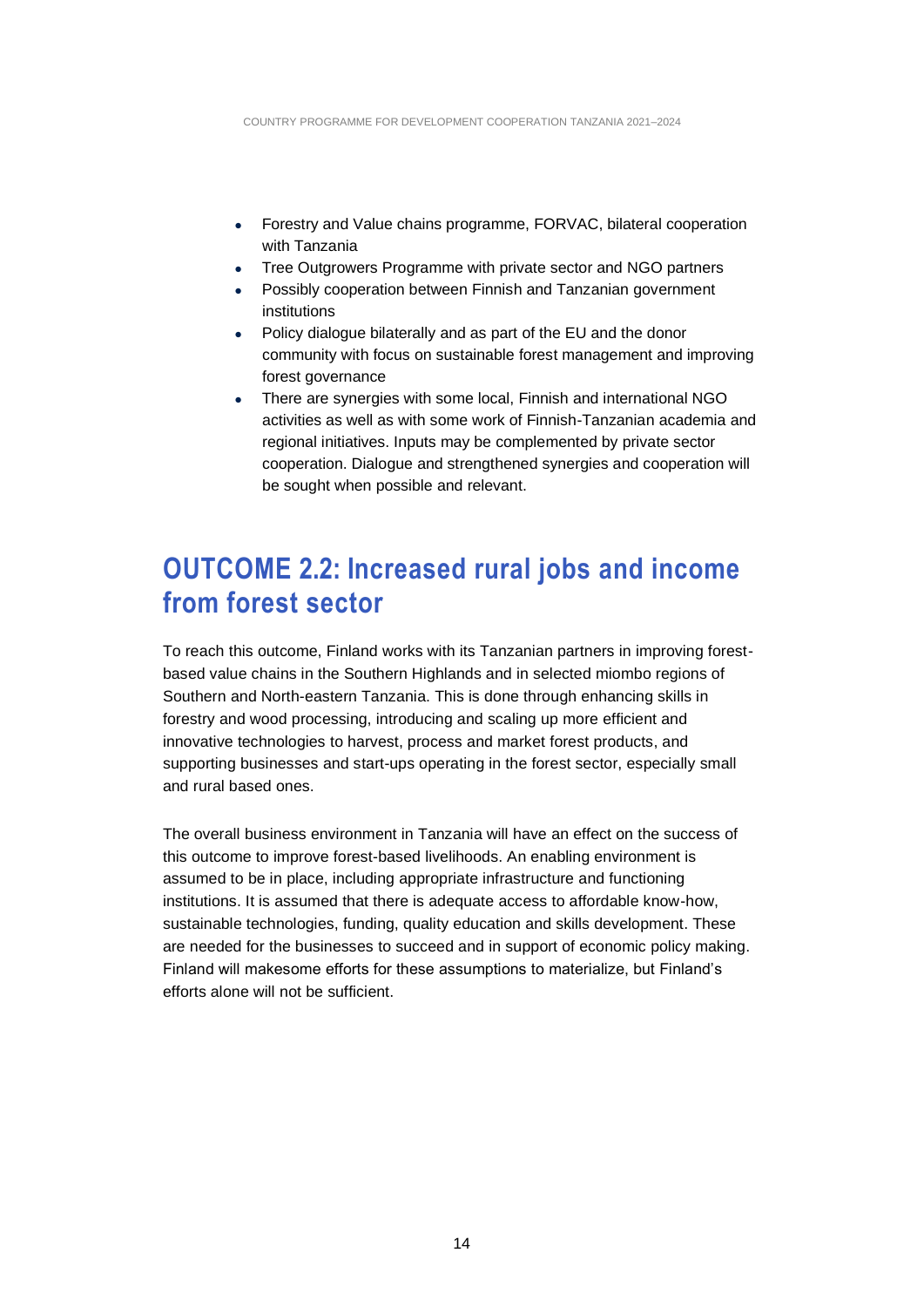#### <span id="page-14-0"></span>**OUTPUTS**

#### **HIGHER LOCAL VALUE ADDED FROM FOREST PRODUCTS MORE PEOPLE, INCLUDING PEOPLE IN VULNERABLE SITUATIONS, BENEFIT FROM THE FORESTRY VALUE CHAINS**

The development of technologies and skills is key to achieve value addition and thus more income and jobs. To boost value addition locally, local cooperation structures such as associations of tree growers and small and medium-scale enterprises will be strengthened. Business incubation for start-ups in the forestry value chains will be provided. Attention will be given to ensure that opportunities to increase income will spread widely, involving both women and men as well as persons in vulnerable positions and situations, such as persons with disabilities or living with HIV/AIDS. Small scale training in forestry and entrepreneurial skills will be provided. Finland will also look at other ways of responding to the need for vocational and technical education and skills development in the forestry sector.

A key assumption is that there will be market demand and pricing adequate to enable increased income from forests. The institutionalization of vocational education in forestry and wood industries needs to be supported by the relevant authorities. A skilled workforce is needed for ensuring value addition and wide participation in forestry. Actors and institutions involved in value chain development will have to take the needs and interests of persons in vulnerable positions properly into account.

#### <span id="page-14-1"></span>**INPUTS**

- Participatory Plantation Forestry Programme, PFP (phase 2), bilateral cooperation with Tanzania
- Forestry and Value chains programme, FORVAC, bilateral cooperation with Tanzania
- Tree Outgrowers Programme (TOSP) with private sector and NGO partners
- Policy dialogue bilaterally and as part of the EU and the donor community with focus on improving business environment and forest governanceThere are synergies with some local, Finnish and international NGO activities as well as with some work of Finnish-Tanzanian academia and regional initiatives, such as Energy and Environment Partnership (EEP) programme and the Southern Africa Innovation Support (SAIS2) programme. The inputs may also be complemented by private sector cooperation. Dialogue and strengthened synergies and cooperation will be sought when possible and relevant.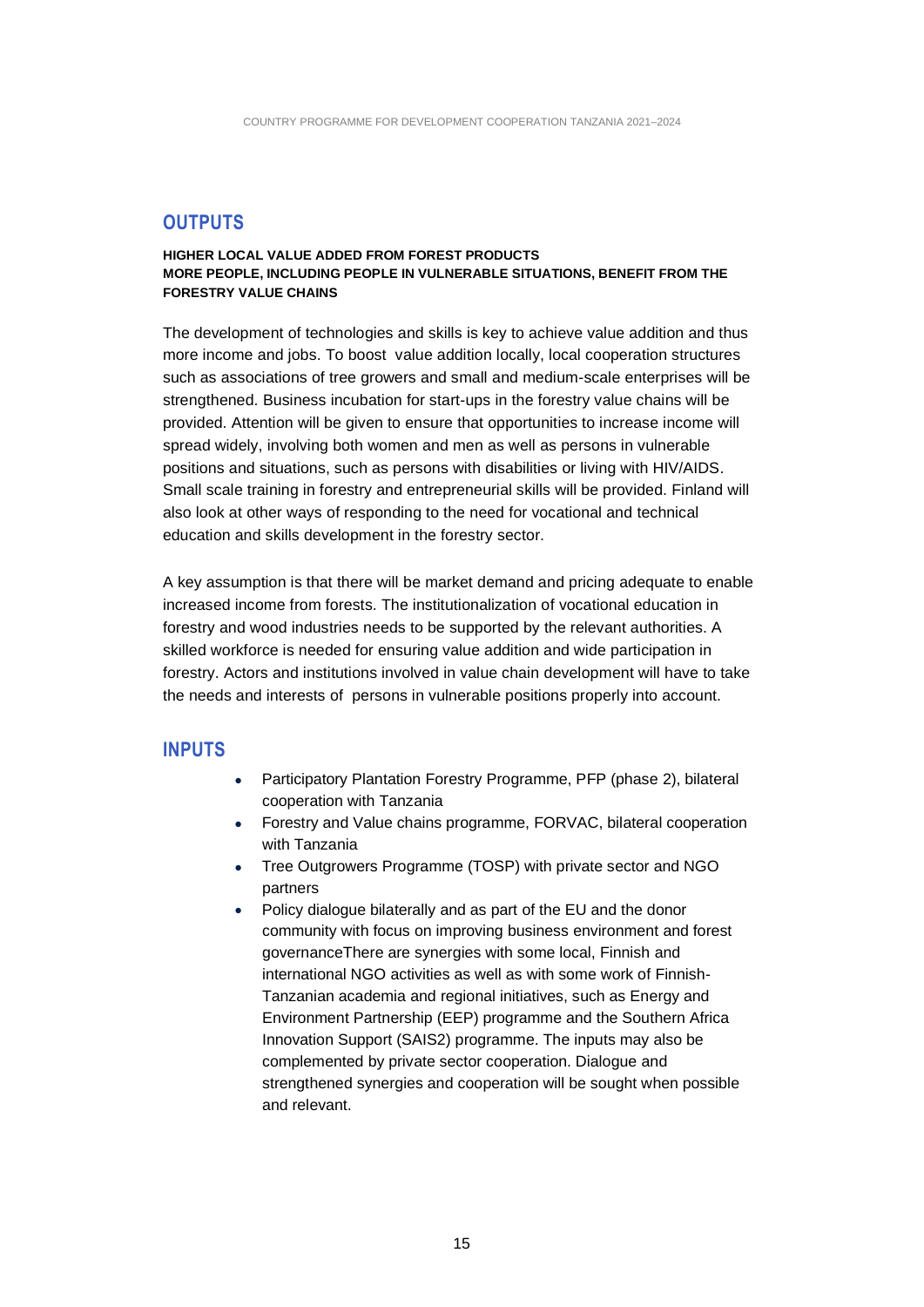### <span id="page-15-0"></span>**OUTCOME 2.3: Adaptive capacities of citizens to address climate change strengthened**

Up-to-date and open climatic and geospatial data and easy access to it are crucial for different economic sectors (including agriculture and forestry), and the Tanzanian citizens, to be able to adapt in a timely manner to the effects of changing climate. Awareness raising on climate change, efficient communication among various sectors and social groups, and improved skills and technologies for managing natural resources and aligning with low emission development, will be instrumental for increasing the adaptive capacity of Tanzanians.

Citizens' adaptive capacity is not enough to achieve climate resilience. The urgent need to act on climate change needs to be translated into conducive policies, strategies and improved policy coherence. It is assumed that these will be promoted and supported by government agencies and partners. Efficient fire control and oversight is assumed to support efforts to diversify rural livelihoods and to maintain or increase the tree cover.

#### <span id="page-15-1"></span>**OUTPUTS**

#### **IMPROVED AWARENESS AND SKILLS OF CITIZENS TO ADAPT THEIR LIVELIHOODS; IMPROVED DATA AND KNOWLEDGE OF THE EFFECTS OF CLIMATE CHANGE**

During the Country Programme implementation period, Finland will look into possible interventions to improve climate and geospatial data, and the translation and distribution of the data to the end-users in selected sectors. Moreover, existing interventions will be adjusted, and new ones considered, to better support climate change resilience among the citizens and the society at large, e.g. through awareness raising, knowledge sharing and capacity building, This may include enhanced skills in entrepreneurship, especially among the youth. Geographically, the interventions may expand beyond the current forestry programme areas.

For these outputs to materialize into better adaptive capacities, the availability of and access to data, statistics and other information should not be limited unnecessarily, so that the data can be used by the citizens, private sector and civil society. Another assumption is that civil society, private sector and other potential stakeholders that engage in climate resilience initiatives (in Finnish supported programmes and beyond) will have an adequate resource-base and space for operating.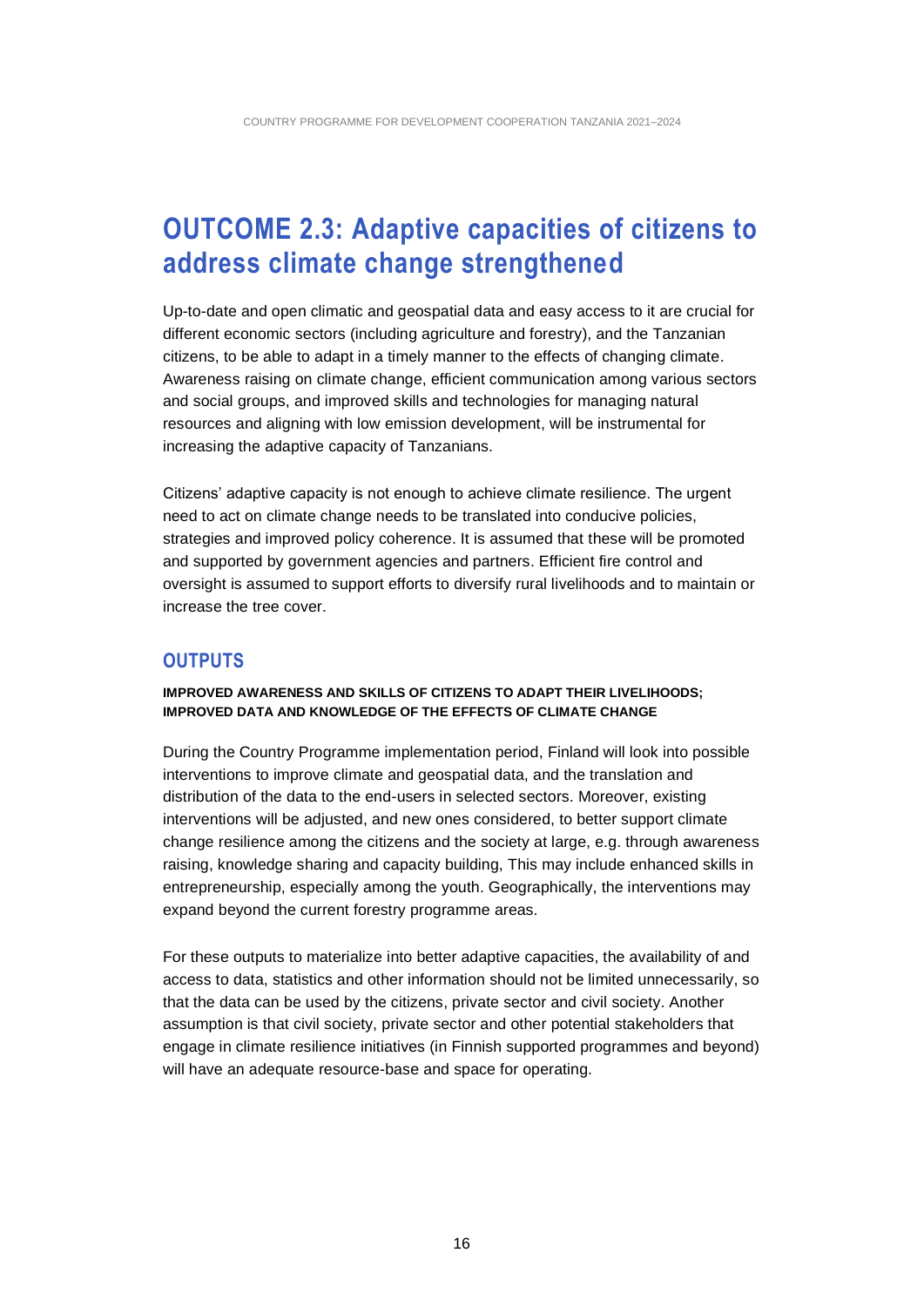#### <span id="page-16-0"></span>**INPUTS**

- Possible new cooperation on climate resilience, which may include cooperation with international organizations or co-operation between institutions (ICIs)
- Participatory Plantation Forestry Programme, PFP (phase 2), bilateral cooperation with Tanzania
- Forestry and Value chains programme, FORVAC, bilateral cooperation with Tanzania
- Tree Outgrowers Programme (TOSP) with private sector and NGO partners
- Policy dialogue bilaterally and as part of the EU and the donor community with focus on low carbon development, improving coordination and access to data and knowledge
- Finland will seek to engage with Tanzania in common policy initiatives at international fora
- There are synergies with some local, Finnish and international NGO activities as well as with some work of Finnish-Tanzanian academia and regional initiatives, such as Energy and Environment Partnership (EEP) programme and the Southern Africa Innovation Support (SAIS2) programme. The inputs may also be complemented by private sector cooperation. Dialogue and strengthened synergies and cooperation will be sought when possible and relevant.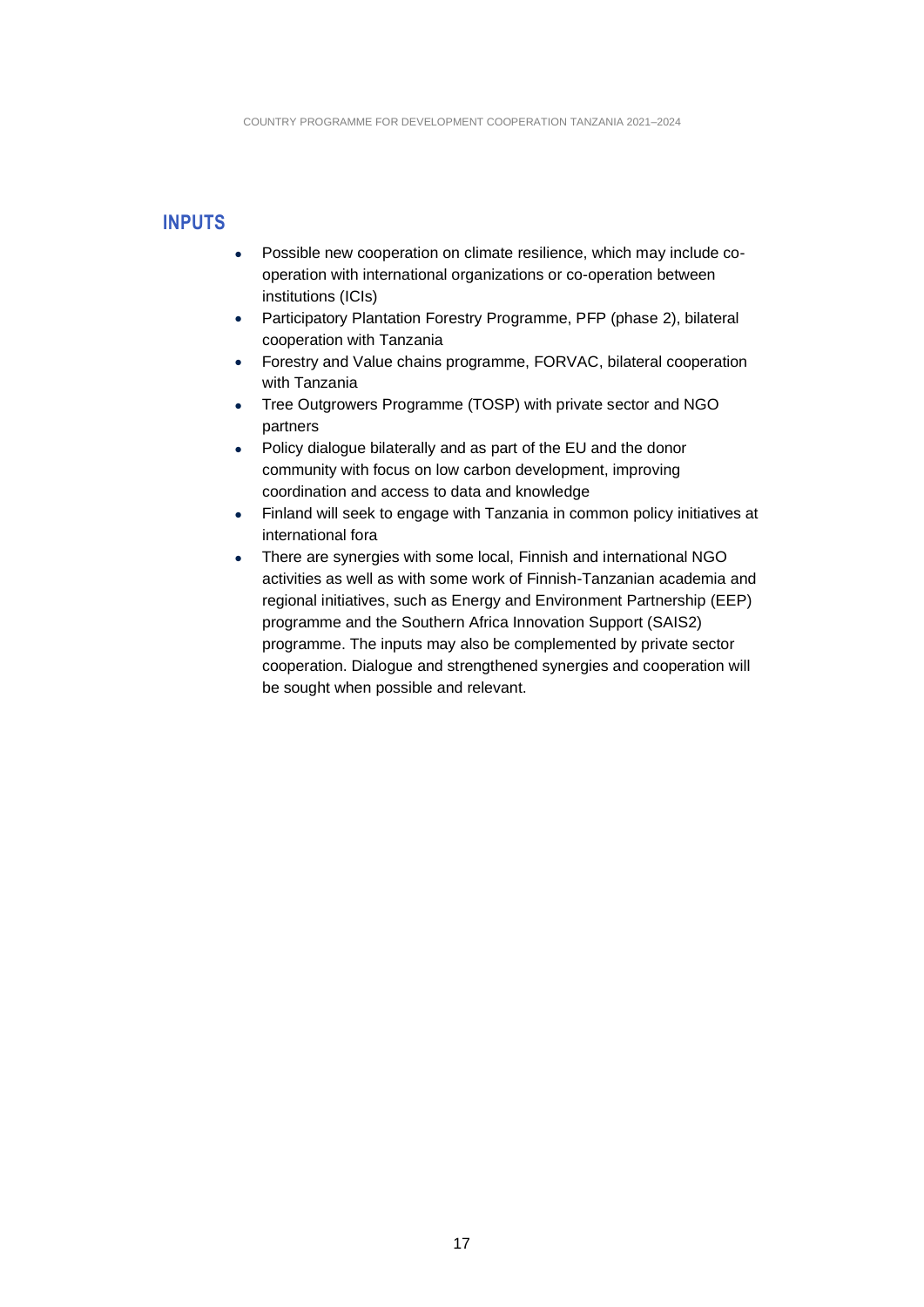## <span id="page-17-0"></span>**2 Risks, Monitoring and evaluation**

### <span id="page-17-1"></span>**2.1 Risk management**

**All development cooperation involves risks.** Development cooperation is often conducted in complex and difficult conditions – in countries where the administrations may be weak, people live in extreme poverty and corruption is a problem.

The risks involved in the implementation of Country Programmes are assessed and monitored closely, but sometimes they materialise despite the taken precautions. Anticipating and managing risks is an essential part of the implementation of the Country Programmes: Risk assessments are done regularly and impact the programme design and decision making process at all stages. Risk mitigation measures, their success and materialized risks are reported annually.

In Tanzania there is a risk that the space for civil society will be further restricted and that even more control and/or intimidation will be excercised on civil society organisations and advocates for democracy and human rights. This is, on the other hand, an explicit challenge the Country Programme seeks to address.

When introducing new policies, regulations and legislation, there is always a risk related to the political will and committment to translate the policies in practice. This risk needs to be managed through activities facilitating the implementation processes, working on awareness and information, and supporting the capacity of partners involved. In the forestry sector there are risks related to forest fires, the development of the timber market and the availability of skilled workforce. These risks are to a certain extent addressed in the programmes, but the programme efforts alone will not solve the challenges.

Administrative risks of delays in dialogue, planning and implementation of programmes will be mitigated by using a variety of cooperation instruments and working with different partners. Finland aims for active dialogue with the Tanzanian Authorities, in order to ensure smooth cooperation and common goals. Flexibility in planning and adapting programmes to changes in the context or other challenges along the way will also be needed, as the covid-19 pandemic so clearly has demonstrated.

To ensure the achievement of good and long-term results, sufficient time has to be invested for thorough planning of interventions, careful screening and selection of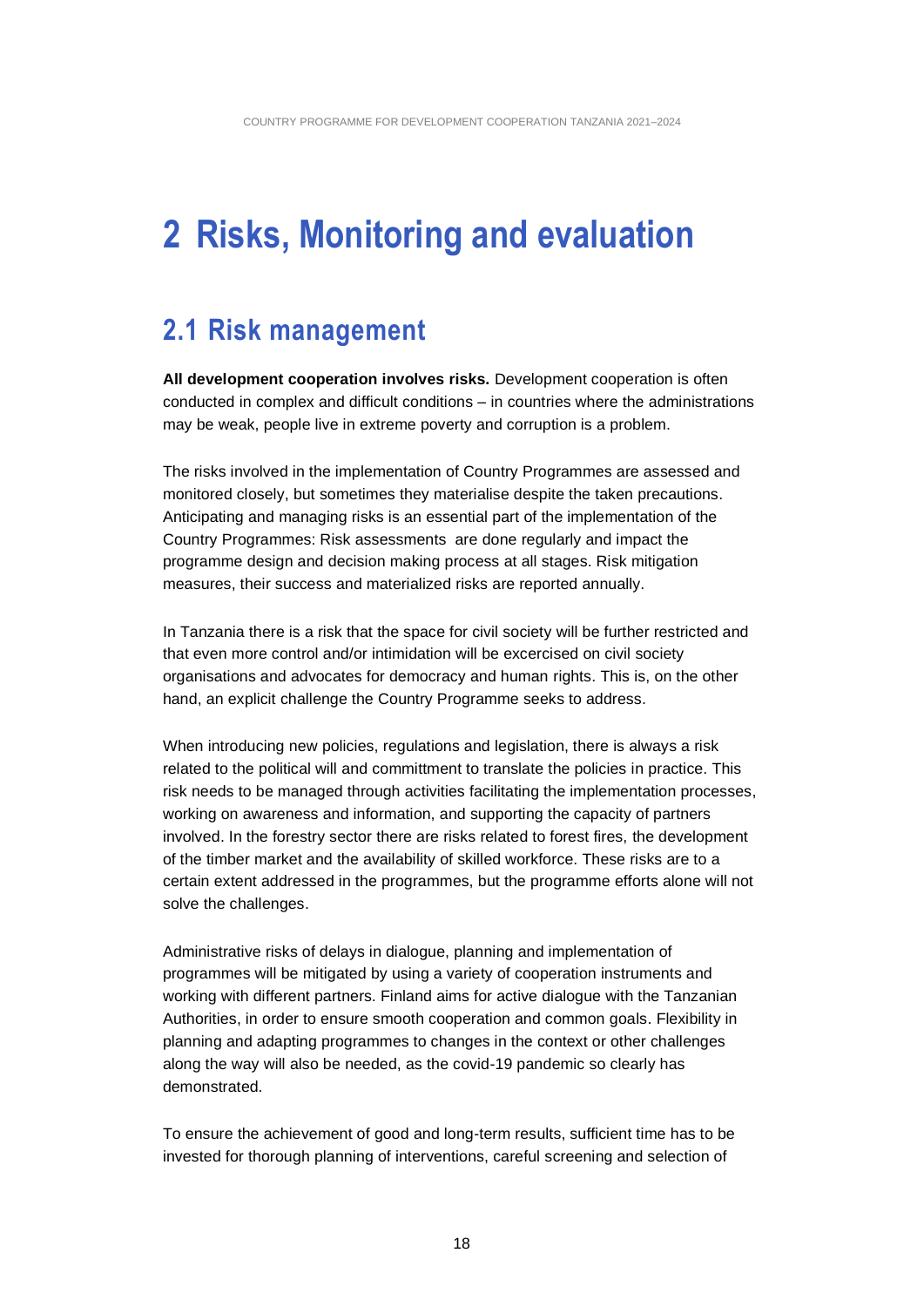partners and funding channels, and constant monitoring, analyzing, learning and adapting of activities. All Programmes report on the use of funding and the results of their work. The Ministry and Embassies follow the progress, the use of funds, and the reliability of reporting through steering groups, monitoring visits, independent evaluations and reviews and regular communication. The Ministry also commissions external auditing companies to perform audits.

### <span id="page-18-0"></span>**2.2 Monitoring, evaluation and learning**

Country teams are in charge of monitoring the performance of Country Programmes for Development Cooperation. This work follows the MFA's principles and guidelines, especially the Guidelines on Results-based Management, the Manual for Bilateral Programs and the Evaluation Guidelines. In joint arrangements, Finland will participate in joint reviews and evaluations, and aims to support the development of local monitoring and evaluation frameworks and capacity.

The Country Programme is monitored closely. Monitoring and evaluation activities are identified in the monitoring and evaluation plan, which is updated and followed up regularly.

There are some themes related to the Tanzanian Country Programme that will need regular analysis and follow up. Given Finland's strengthened focus on active citizenship and the trend of shrinking civic space, this development will need to be followed. Another theme to follow will be the position of women in the Tanzanian society and to look at where the most critical challenges lie. Finland's role and relevance in the Tanzanian forestry sector will need to be assessed. The MFA will commission a continuous evaluation of all forestry programmes, that will focus on constant learning, strengthening synergies between Finnish interventions and supporting strategic planning for the future. In addition to these larger thematics of the Country Programme, individual projects will be monitored, reviewed, audited and evaluated.

The collective monitoring and evaluation cycle of Finland's Country Programmes includes monitoring, evaluation and reporting activities, which are carried out simultaneously for all Country Programmes and in a fixed format. These include yearly reports, biannual synthesis reports, mid-term review and external evaluations.

In preparing the annual results report of the Country Programme for Development Cooperation the country team assesses not only the Programme performance as per the results framework but also assesses the validity of the theories of change and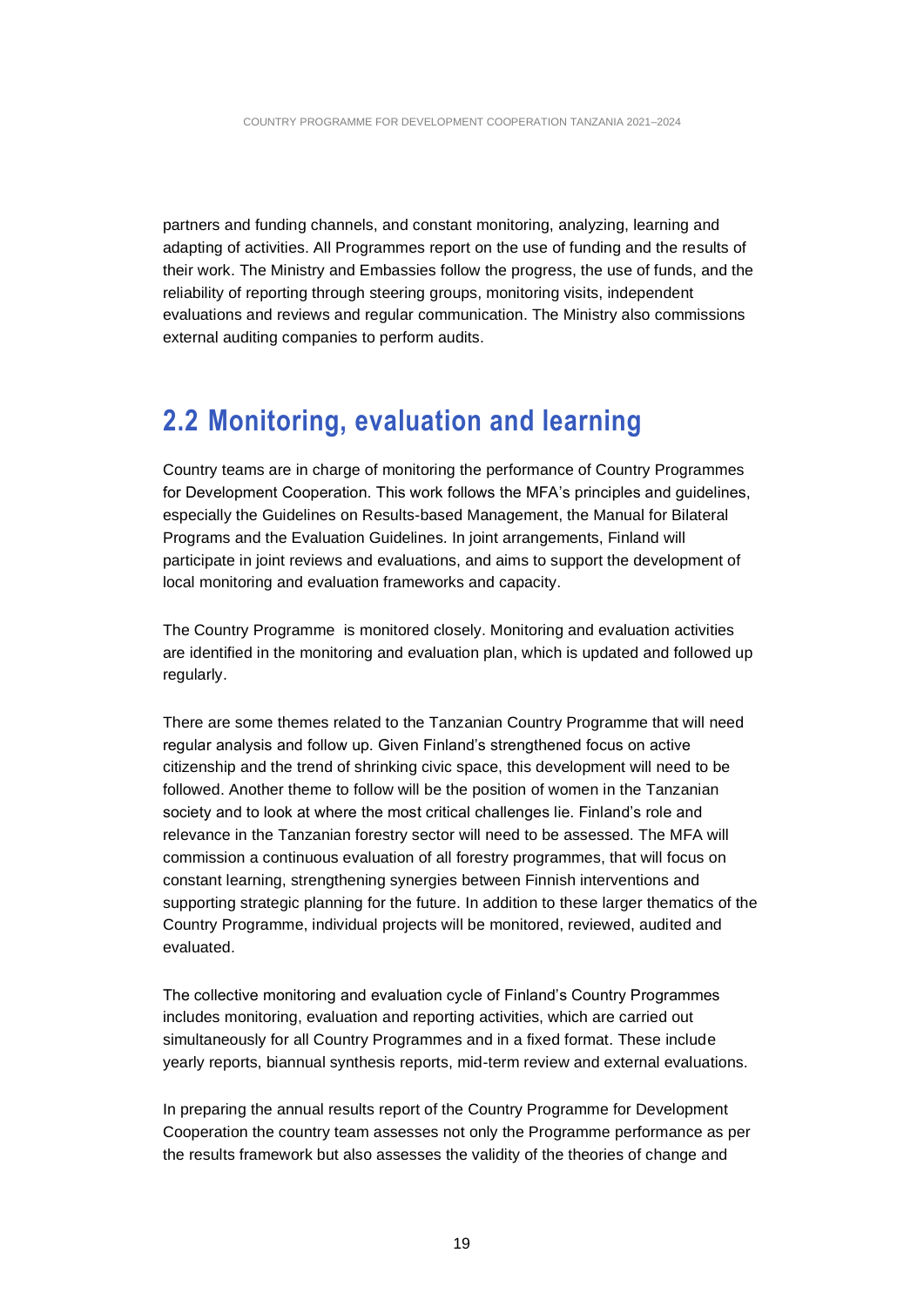related assumptions and risks vis-á-vis the context. The theories of change may be adapted to changed circumstances or implementation strategies, if deemed necessary. The annual report is discussed within the respective regional department.

A synthesis report of the annual reports are prepared as a joint effort by the regional departments every two years. The departments synthesise main findings or trends found in all of the Country Programme yearly results reports.

Country teams will carry out a mid-term review of the Country Programme. The midterm review results and recommendations are used for decision making on whether changes are needed in Country Programme impact areas. The MFA Evaluation Unit may carry out an evaluation of Country Programmes towards the end of the Country Programme cycle.

### <span id="page-19-0"></span>**2.3 Tentative financing plan**

The financial frame for bilateral development cooperation in Tanzania in 2021–2024 is approximately 56 million euros. The financing plan consists of the bilateral cooperation programmed under this Country Programme. It does not include humanitarian aid, private sector instruments or Finnish CSOs.